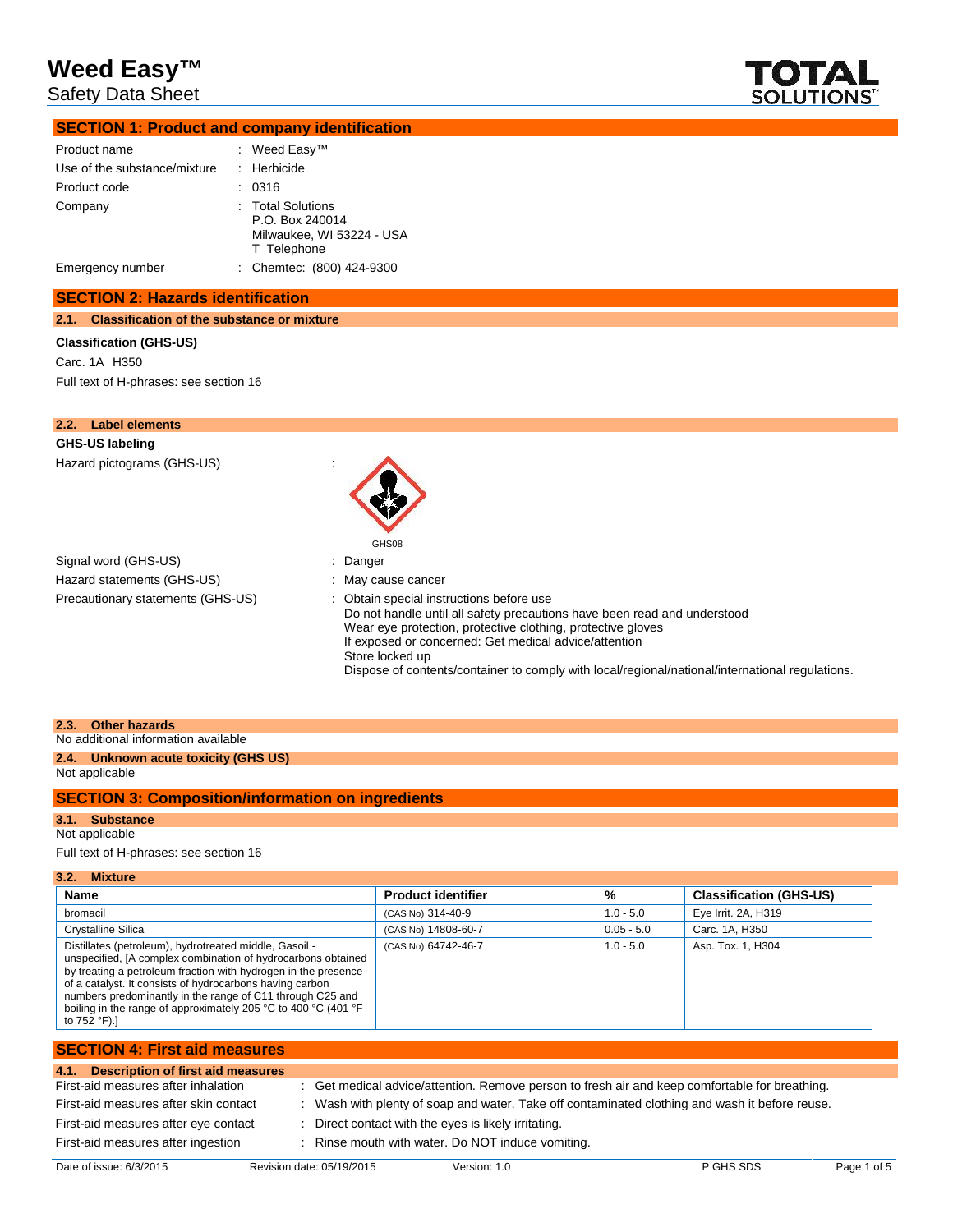Safety Data Sheet



| Jaicly Dala Jilcci                                                                             | <b>SULUTIUNS</b>                                                                                                                                                                                                                                                                                                                                                                                                           |
|------------------------------------------------------------------------------------------------|----------------------------------------------------------------------------------------------------------------------------------------------------------------------------------------------------------------------------------------------------------------------------------------------------------------------------------------------------------------------------------------------------------------------------|
| 4.2. Most important symptoms and effects, both acute and delayed                               |                                                                                                                                                                                                                                                                                                                                                                                                                            |
| Symptoms/injuries                                                                              | : Not expected to present a significant hazard under anticipated conditions of normal use.                                                                                                                                                                                                                                                                                                                                 |
| Symptoms/injuries after inhalation                                                             | May cause respiratory irritation.                                                                                                                                                                                                                                                                                                                                                                                          |
| Symptoms/injuries after skin contact                                                           | Slight irritation.                                                                                                                                                                                                                                                                                                                                                                                                         |
| Symptoms/injuries after eye contact                                                            | Direct contact with the eyes is likely irritating.                                                                                                                                                                                                                                                                                                                                                                         |
| Symptoms/injuries after ingestion                                                              | No data available.                                                                                                                                                                                                                                                                                                                                                                                                         |
| No additional information available                                                            | 4.3. Indication of any immediate medical attention and special treatment needed                                                                                                                                                                                                                                                                                                                                            |
| <b>SECTION 5: Firefighting measures</b>                                                        |                                                                                                                                                                                                                                                                                                                                                                                                                            |
| 5.1. Extinguishing media                                                                       |                                                                                                                                                                                                                                                                                                                                                                                                                            |
| Suitable extinguishing media                                                                   | : Water spray. Carbon dioxide. Dry chemical powder.                                                                                                                                                                                                                                                                                                                                                                        |
| 5.2. Special hazards arising from the substance or mixture                                     |                                                                                                                                                                                                                                                                                                                                                                                                                            |
| Reactivity                                                                                     | : On burning: release of toxic and corrosive gases/vapours (nitrous vapours, sulphur oxides, carbon<br>monoxide - carbon dioxide). If the product is involved in a fire, it can release toxic chlorine gases.<br>Reacts violently with (strong) oxidizers.                                                                                                                                                                 |
| 5.3. Advice for firefighters                                                                   |                                                                                                                                                                                                                                                                                                                                                                                                                            |
| Firefighting instructions                                                                      | : Exercise caution when fighting any chemical fire. In case of fire: Evacuate area. Fight fire remotely<br>due to the risk of explosion. Use water spray or fog for cooling exposed containers. Take account of<br>environmentally hazardous firefighting water.                                                                                                                                                           |
| Protection during firefighting                                                                 | Do not enter fire area without proper protective equipment, including respiratory protection.                                                                                                                                                                                                                                                                                                                              |
| <b>SECTION 6: Accidental release measures</b>                                                  |                                                                                                                                                                                                                                                                                                                                                                                                                            |
|                                                                                                | 6.1. Personal precautions, protective equipment and emergency procedures                                                                                                                                                                                                                                                                                                                                                   |
| General measures                                                                               | : Remove ignition sources. Use special care to avoid static electric charges.                                                                                                                                                                                                                                                                                                                                              |
| 6.1.1. For non-emergency personnel                                                             |                                                                                                                                                                                                                                                                                                                                                                                                                            |
| Protective equipment                                                                           | Protective goggles. Gloves. Protective clothing.                                                                                                                                                                                                                                                                                                                                                                           |
| Emergency procedures                                                                           | Evacuate unnecessary personnel.                                                                                                                                                                                                                                                                                                                                                                                            |
|                                                                                                |                                                                                                                                                                                                                                                                                                                                                                                                                            |
| 6.1.2. For emergency responders                                                                |                                                                                                                                                                                                                                                                                                                                                                                                                            |
| Protective equipment                                                                           | Equip cleanup crew with proper protection.                                                                                                                                                                                                                                                                                                                                                                                 |
| Emergency procedures                                                                           | Stop leak if safe to do so. Stop release. Ventilate area.                                                                                                                                                                                                                                                                                                                                                                  |
| 6.2. Environmental precautions                                                                 |                                                                                                                                                                                                                                                                                                                                                                                                                            |
| Avoid release to the environment. Prevent entry to sewers and public waters.                   |                                                                                                                                                                                                                                                                                                                                                                                                                            |
| Methods and material for containment and cleaning up<br>6.3.<br>For containment                | : Collect spillage.                                                                                                                                                                                                                                                                                                                                                                                                        |
| Methods for cleaning up                                                                        | This material and its container must be disposed of in a safe way, and as per local legislation. Take                                                                                                                                                                                                                                                                                                                      |
|                                                                                                | up liquid spill into inert absorbent material, e.g.: sand/earth. Clean contaminated surfaces with a<br>soap solution.                                                                                                                                                                                                                                                                                                      |
| <b>Reference to other sections</b><br>6.4.<br>No additional information available              |                                                                                                                                                                                                                                                                                                                                                                                                                            |
|                                                                                                |                                                                                                                                                                                                                                                                                                                                                                                                                            |
| <b>SECTION 7: Handling and storage</b>                                                         |                                                                                                                                                                                                                                                                                                                                                                                                                            |
| 7.1. Precautions for safe handling<br>Precautions for safe handling                            | : Comply with the legal requirements. Do not handle until all safety precautions have been read and                                                                                                                                                                                                                                                                                                                        |
|                                                                                                | understood. Do not breathe vapors. Use personal protective equipment as required. Do not eat,<br>drink or smoke when using this product. Do not get in eyes, on skin, or on clothing. Handle and open<br>the container with care. Keep away from sources of ignition - No smoking. Take precautions against<br>electrostatic charges. Obtain special instructions before use. Remove contaminated clothing<br>immediately. |
| Hygiene measures                                                                               | Wash thoroughly after handling. Wash contaminated clothing before reuse.                                                                                                                                                                                                                                                                                                                                                   |
| 7.2. Conditions for safe storage, including any incompatibilities<br><b>Technical measures</b> |                                                                                                                                                                                                                                                                                                                                                                                                                            |
|                                                                                                | : Comply with applicable regulations.                                                                                                                                                                                                                                                                                                                                                                                      |
| Storage conditions                                                                             | Keep container tightly closed. Keep only in the original container in a cool, well ventilated place away<br>from: sparks, open flames, excessive heat.                                                                                                                                                                                                                                                                     |
| Storage area                                                                                   | Store away from heat. Store in a cool area. Store in a dry area. Store in a well-ventilated place. Keep<br>locked up.                                                                                                                                                                                                                                                                                                      |
| Special rules on packaging                                                                     | Keep only in original container. meet the legal requirements.                                                                                                                                                                                                                                                                                                                                                              |

## **SECTION 8: Exposure controls/personal protection**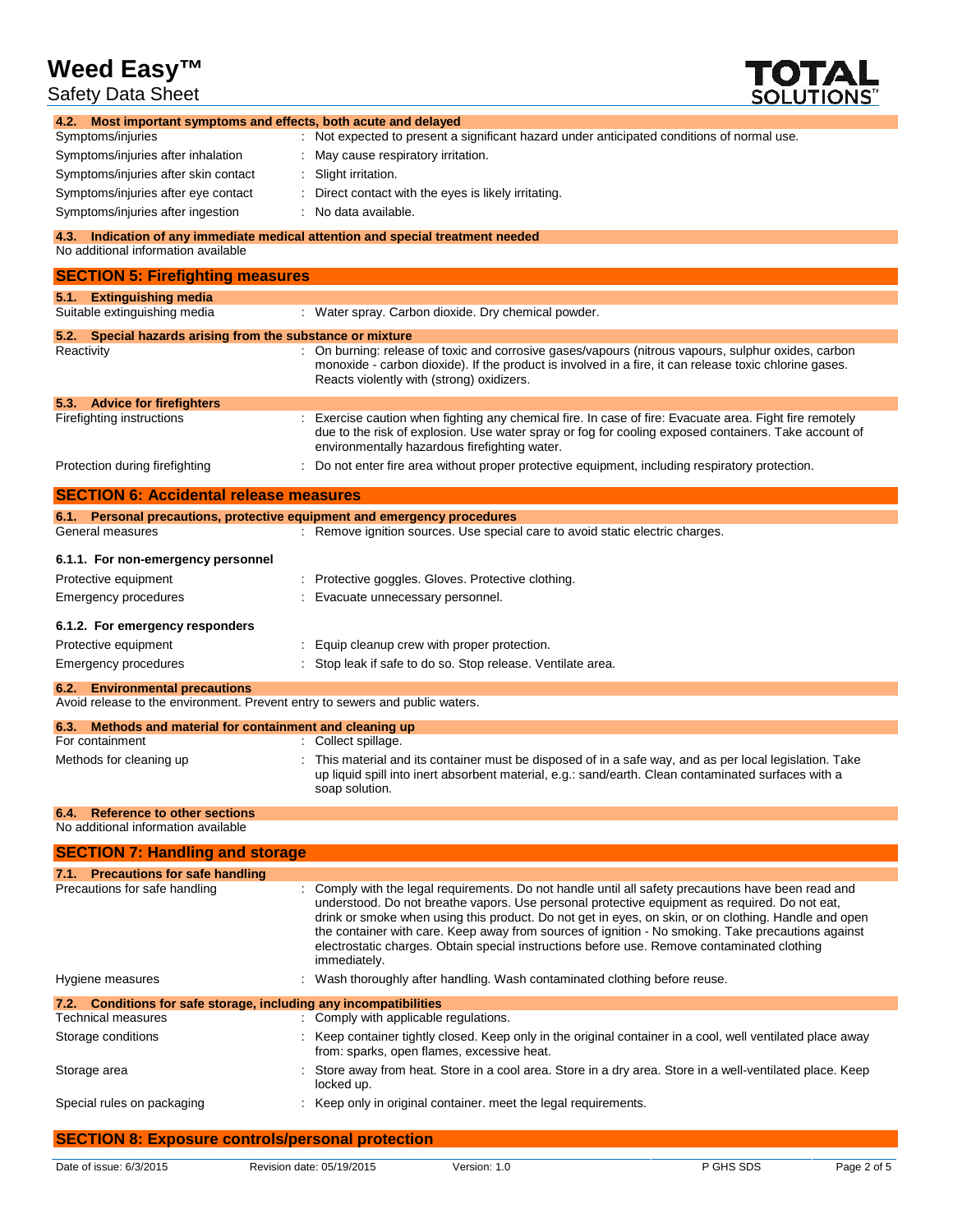Safety Data Sheet



**8.1. Control parameters**

| bromacil (314-40-9)  |                                |                     |  |
|----------------------|--------------------------------|---------------------|--|
| <b>ACGIH</b>         | ACGIH TWA (mg/m <sup>3</sup> ) | $10 \text{ mg/m}^3$ |  |
| 00 Eugenius sentrala |                                |                     |  |

**8.2. Exposure controls**

: Safety glasses. Gloves. Protective clothing. Use appropriate personal protective equipment when risk assessment indicates this is necessary.



| <b>SECTION 9: Physical and chemical properties</b>            |                   |
|---------------------------------------------------------------|-------------------|
| Information on basic physical and chemical properties<br>9.1. |                   |
| Physical state                                                | Solid             |
| Appearance                                                    | Grey granules.    |
| Odor                                                          | Mild odor         |
| Odor threshold                                                | No data available |
| pH                                                            | No data available |
| Melting point                                                 | No data available |
| Freezing point                                                | No data available |
| Boiling point                                                 | No data available |
| Flash point                                                   | No data available |
| Relative evaporation rate (butyl acetate=1)                   | No data available |
| Flammability (solid, gas)                                     | No data available |
| <b>Explosion limits</b>                                       | No data available |
| <b>Explosive properties</b>                                   | No data available |
| Oxidizing properties                                          | No data available |
| Vapor pressure                                                | No data available |
| Relative density                                              | No data available |
| Relative vapor density at 20 °C                               | No data available |
| Solubility                                                    | Soluble in water. |
| Log Pow                                                       | No data available |
| Log Kow                                                       | No data available |
| Auto-ignition temperature                                     | No data available |
| Decomposition temperature                                     | No data available |
| Viscosity                                                     | No data available |
| Viscosity, kinematic                                          | No data available |
| Viscosity, dynamic                                            | No data available |
|                                                               |                   |

## **SECTION 10: Stability and reactivity**

### **10.1. Reactivity**

On burning: release of toxic and corrosive gases/vapours (nitrous vapours, sulphur oxides, carbon monoxide - carbon dioxide). If the product is involved in a fire, it can release toxic chlorine gases. Reacts violently with (strong) oxidizers.

#### **10.2. Chemical stability**

Combustible liquid. Stable under normal conditions. Risk of explosion if heated under confinement. Heating may cause a fire or explosion.

#### **10.3. Possibility of hazardous reactions** Refer to section 10.1 on Reactivity.

## **10.4. Conditions to avoid**

No additional information available

## **10.5. Incompatible materials**

Oxidizing agents.

## **10.6. Hazardous decomposition products**

Thermal decomposition produces: CO, CO2, Oxides of nitrogen and other potentially toxic fumes.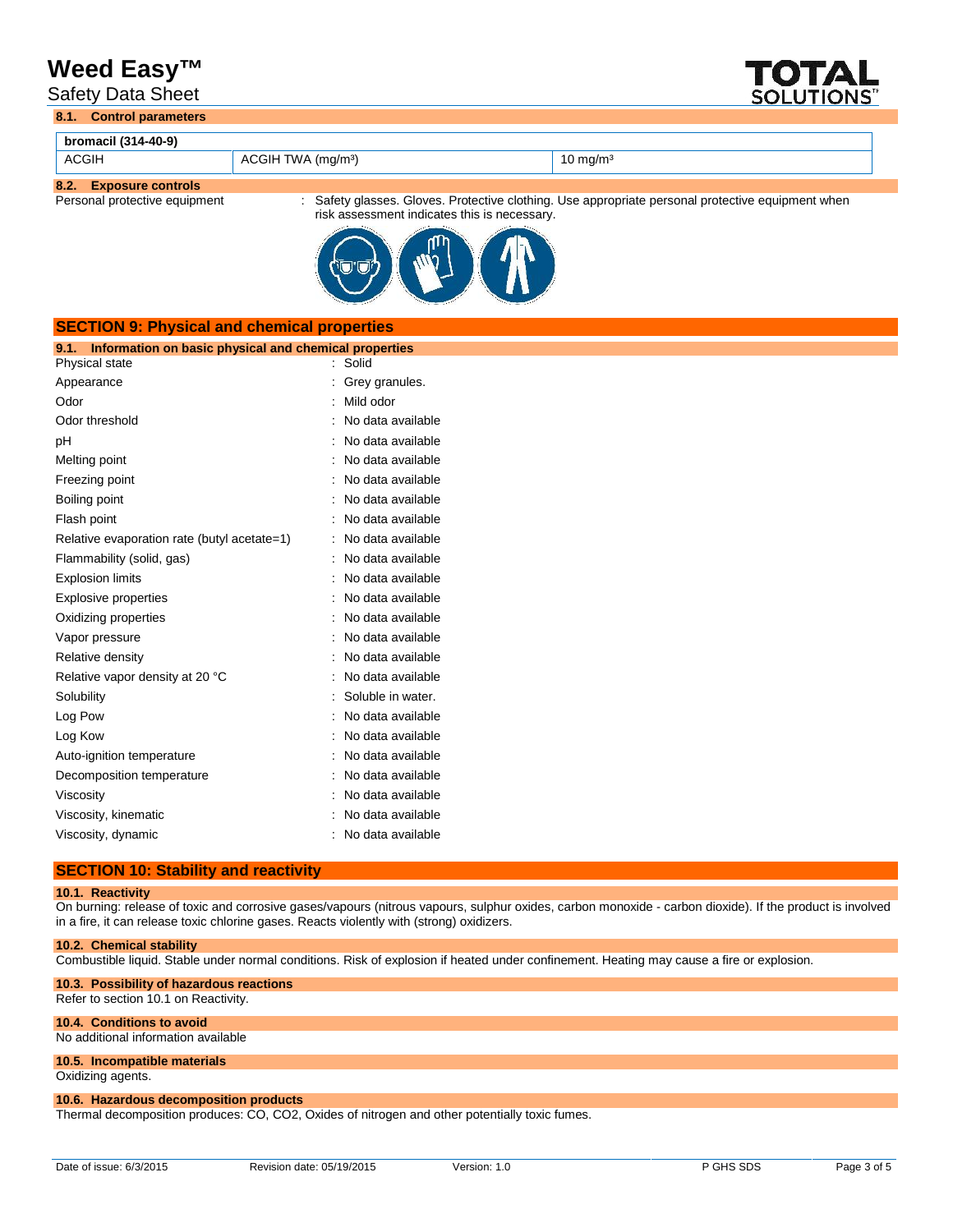Safety Data Sheet

## **SECTION 11: Toxicological information**

# **11.1. Information on toxicological effects**



Acute toxicity **in the case of the Case of the Case of the Case of the Case of the Case of the Case of the Case of the Case of the Case of the Case of the Case of the Case of the Case of the Case of the Case of the Case of bromacil (314-40-9)** LD50 oral rat  $\vert$  5200 mg/kg (Rat) LD50 dermal rat  $\vert$  > 2500 mg/kg (Rat) LD50 dermal rabbit  $\vert$  > 5000 mg/kg (Rabbit) LC50 inhalation rat (mg/l)  $\vert$  > 4.8 mg/l/4h (Rat) ATE CLP (oral) **5200.000** mg/kg body weight Skin corrosion/irritation  $\cdot$  Not classified Serious eye damage/irritation : Not classified Respiratory or skin sensitization : Not classified Germ cell mutagenicity **Second Contract Contract Contract Contract Contract Contract Contract Contract Contract Contract Contract Contract Contract Contract Contract Contract Contract Contract Contract Contract Contract Co** Carcinogenicity **Carcinogenicity** : May cause cancer. **Crystalline Silica (14808-60-7)** IARC group 1 - Carcinogenic to Humans Reproductive toxicity **in the contract of the CRS** in Not classified Specific target organ toxicity (single exposure) : Not classified Specific target organ toxicity (repeated exposure) : Not classified Aspiration hazard **in the set of the set of the set of the set of the set of the set of the set of the set of the set of the set of the set of the set of the set of the set of the set of the set of the set of the set of th** Symptoms/injuries after inhalation : May cause respiratory irritation. Symptoms/injuries after skin contact : Slight irritation. Symptoms/injuries after eye contact : Direct contact with the eyes is likely irritating. Symptoms/injuries after ingestion : No data available.

| <b>SECTION 12: Ecological information</b> |                                                                                              |
|-------------------------------------------|----------------------------------------------------------------------------------------------|
| 12.1. Toxicity                            |                                                                                              |
| bromacil (314-40-9)                       |                                                                                              |
| $LC50$ fish 1                             | 75 mg/l 48 h; Salmo gairdneri (Oncorhynchus mykiss)                                          |
| LC50 fish 2                               | 71 mg/l (48 h; Leuciscus idus)                                                               |
| Threshold limit other aquatic organisms 1 | 1 mg/l (Pimephales promelas; Chronic)                                                        |
| 12.2. Persistence and degradability       |                                                                                              |
| bromacil (314-40-9)                       |                                                                                              |
| Persistence and degradability             | Not readily biodegradable in water. Non degradable in the soil. Photodegradation in the air. |
| 12.3. Bioaccumulative potential           |                                                                                              |
| bromacil (314-40-9)                       |                                                                                              |
| BCF fish 1                                | 2.8 - 26.5 (672 h; Leuciscus idus; Fresh weight)                                             |
| BCF fish 2                                | 4.25 (388 h; Pimephales promelas; Fresh weight)                                              |
| Log Pow                                   | 2.11                                                                                         |
| Bioaccumulative potential                 | Low potential for bioaccumulation (BCF $<$ 500).                                             |

|  | <b>SECTION 13: Disposal considerations</b> |  |
|--|--------------------------------------------|--|
|  |                                            |  |

### **13.1. Waste treatment methods**

Waste disposal recommendations : Dispose of contents/container to comply with local/regional/national regulations.

## **SECTION 14: Transport information Department of Transportation (DOT)**

| In accordance with DOT:       | Not regulated for transport               |
|-------------------------------|-------------------------------------------|
| <b>Additional information</b> |                                           |
| Other information             | : No supplementary information available. |